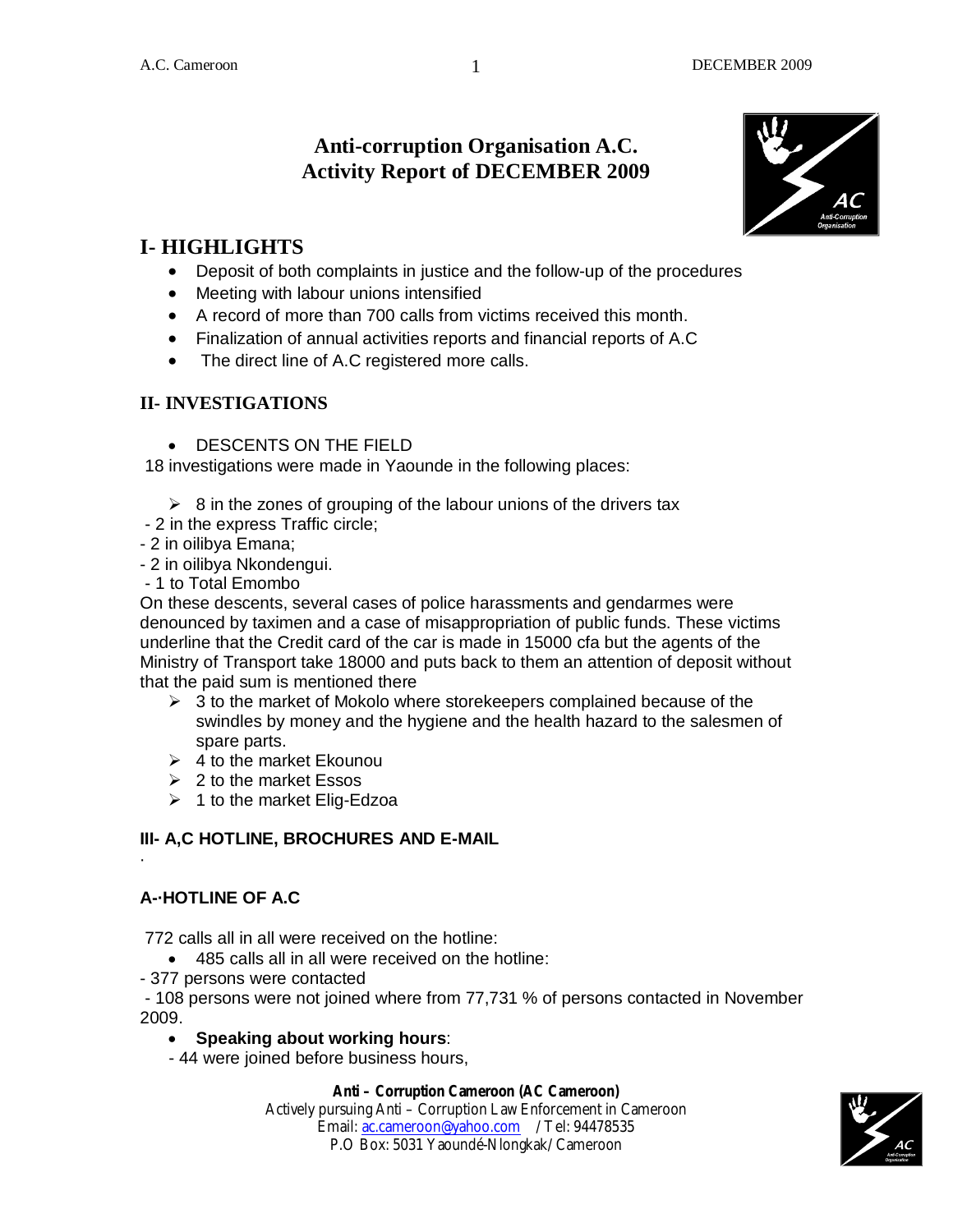- 305 during the business hours,
- 28 after business hours.
	- ·**Speaking about the maturity and about the sex of the persons contacted by A.C:**
- 53 female adults were contacted,
- 324 male adults.
	- ·**Speaking about languages thus the victims expressed themselves:**
- 70 in English language and
- 307 in French language
	- **Speaking about disputes subjected to A.C by the victims:**
- 23 cases of corruption and assumption of corruption
- 12 cases of extortion
- 26 cases of unfair dismissal
- 18 calls to seek a legal assistance
- 25 calls for more information about A.C:
- 8 had the contact of A.C from "New Bar" of the CRTV, and 17 from the brochures of information of current year.
- 37 cases of abuse of polices
- 64 cases of swindle
- 20 cases of legal advice
- 16 calls to congratulate the work made by A.C
- 107 calls for diverse contacts namely: confusion or error of number, check of number, calls to disturb
- 4 cases of land dispute
- 11 cases of misappropriation of public funds
- 14 cases of diversion

#### **Speaking finally about regions where from result the calls:**

- 14 for Extrême-nord
- 20 for the North
- 37 for Adamaoua
- 105 for the Center
- 40 for the West
- 28 for the Northwest
- 23 for the Southwest
- 59 for the Coast
- 10 for the East
- 40 for the South
- 28 for the Northwest
- 23 for the Southwest
- 59 for the Coast
- 10 for the East
- 40 for the South
- 512 persons were contacted

- 260 persons were not joined where from 66,32 % of persons contacted in December 2009.

#### **Anti – Corruption Cameroon (AC Cameroon)**

Actively pursuing Anti – Corruption Law Enforcement in Cameroon Email: ac.cameroon@yahoo.com / Tel: 94478535 P.O Box: 5031 Yaoundé-Nlongkak/ Cameroon

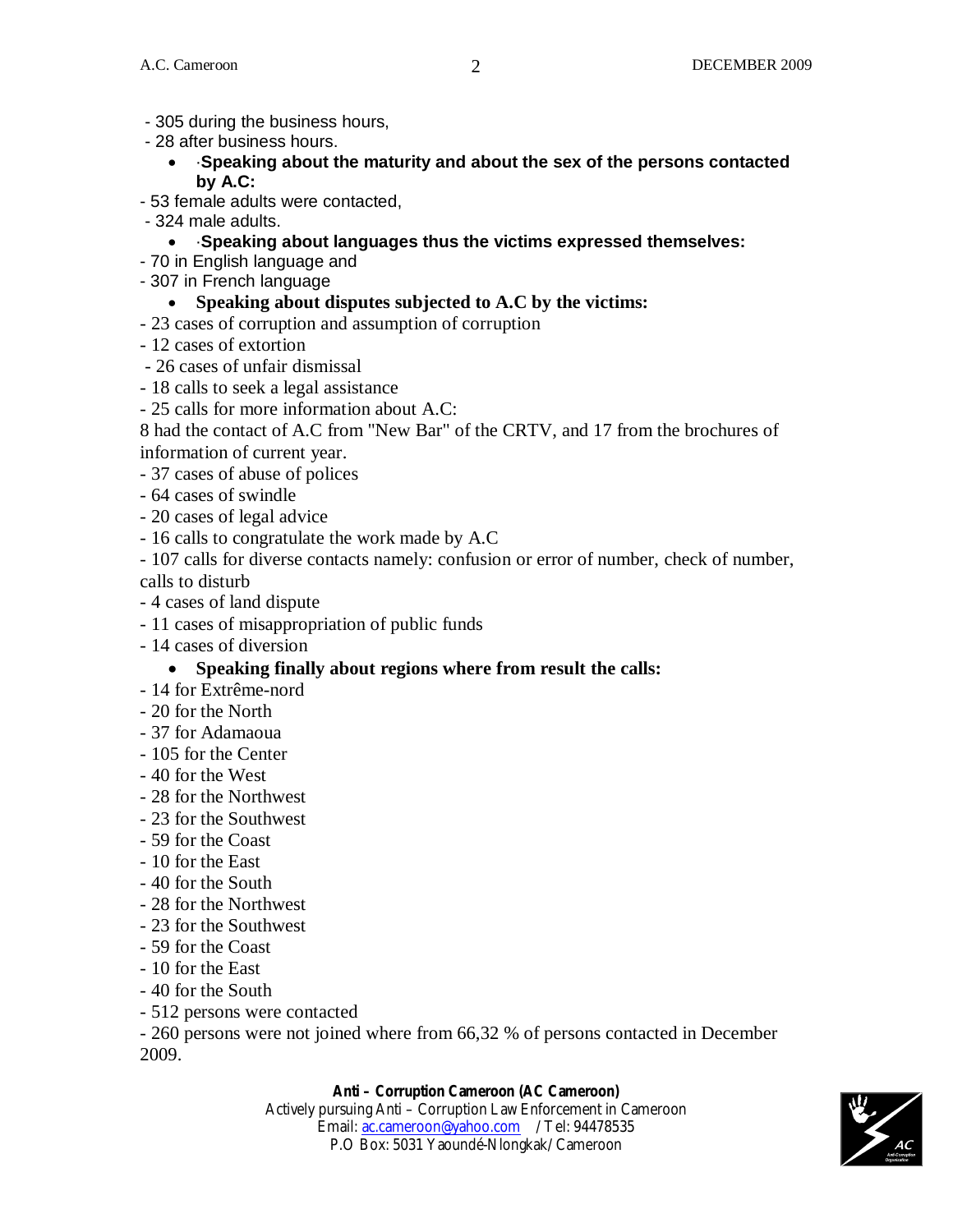# **B- BROCHURES OF A.C**

95 brochures were distributed:

- 62 brochures in the various markets enumerated above
- 33 brochures sent in lUniversité of Ngaoundéré to distribute to the students

# **C- E-MAILS OF A.C**

**42** electronic mails were received by AC.

- **3** mails were on corruption
- **12** were on human rights abuses
- **4** mails were seeking legal assistance.

## **IV. LEGAL**

- 5 working sessions were held with Barrister Fombad before deposit of the first case file in court in Yaounde – Mfoundi. This concerned a complaint by the civil party Mr Wambo, a taxi driver and others against 2 police inspectors Mr OYIE and Mr Oumarou for corruption.
- 7 working sessions held with Barister Mdjimi on the finalization and deposit of the case file of Mr NZHOUANGO and others against a police inspector, Mr BKONO. The police inspector was asking for bribes before giving back the car documents of Mr NZHOUANGO.
- both complaints were put down in justice. The one at the President of the Court of the County court of the administrative center and the other sent complaint to the Prosecutor of Republic of Ekounou.
- 12 descents in justice for the follow-up of both businesses

#### **V. MEDIA**

• Publications of the direct line of A.C in the CRTV during the program broadcast Morning Safari with the aim of popularizing the objectives of AC and inform Cameroonian public of its free legal assistance.

#### **VI. HUMAN RESOURCES**

- Invitation of certain staffs of LAGA for the update of the financial activities of A.C
- Exhortation of the former coordinator of A.C to finalize the activities annual reports and financial reports.

#### **Anti – Corruption Cameroon (AC Cameroon)**

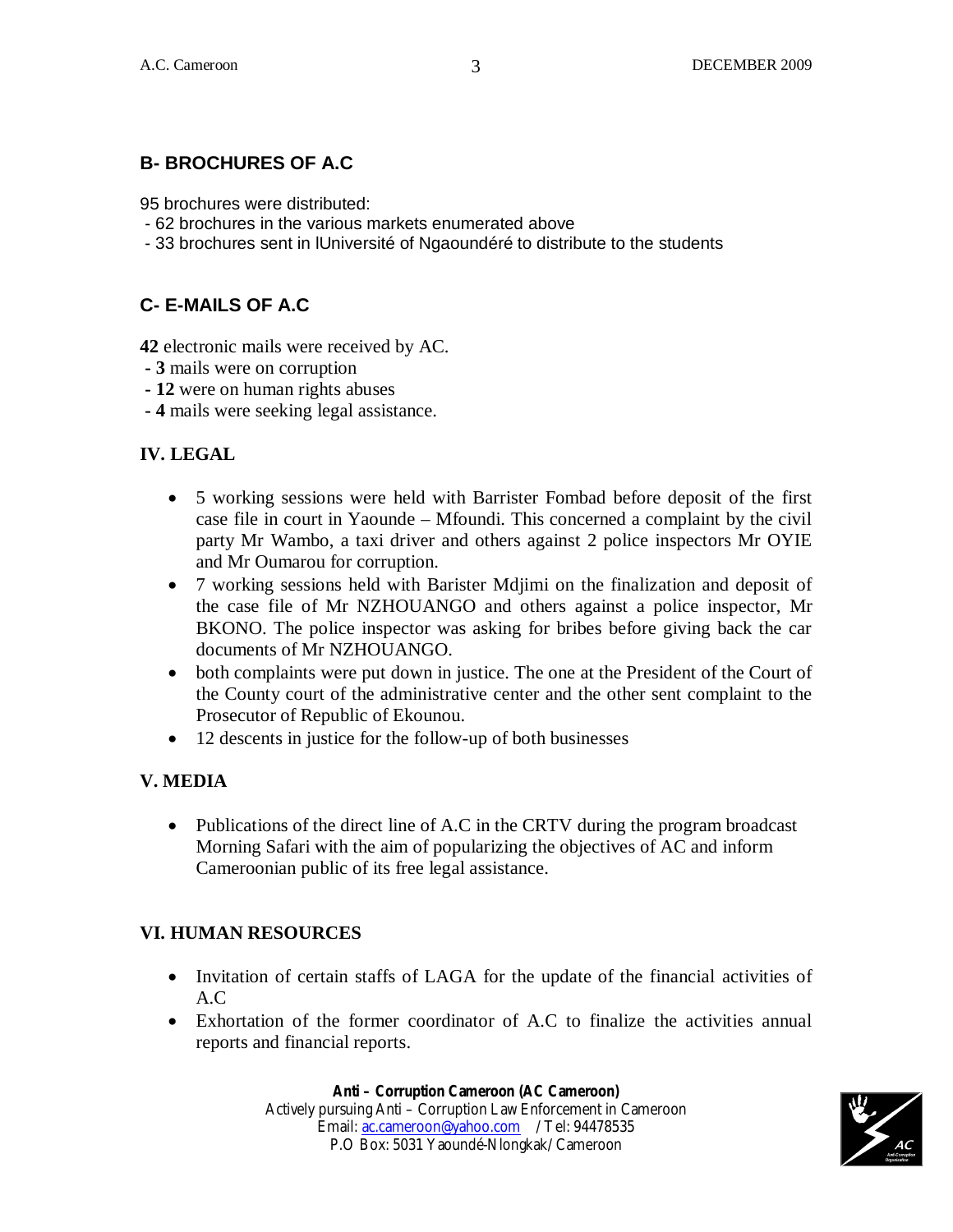## **VII. RELATIONS WITH INSTITUTIONS**

- 4 meetings at the Embassy of the Netherlands to justify the financial spending of A.C
- Second instalment of funds from the Dutch Embassy given to AC legal adviser.

#### **VIII. RELATIONS WITH NGOs**

- 4 descents to the ground for the signature of the second complaint forwarded by the victims taxi men to corruption
- 2 meetings with labour unions to give to them the copy of the case file opened in court.
- 5 intense meetings activities with labour unions on the ground

## **IX. MANAGEMENT**

- Updated activity reports and financial reports with the assistance of some staff of the NGO(NON-GOVERNMENTAL ORGANIZATION) LAGA
- Planning of the activities of A.C by the founder
- Travelled out of the country.
- A vacation of two weeks granted to the staff of current year.

#### **X. FINANCES**